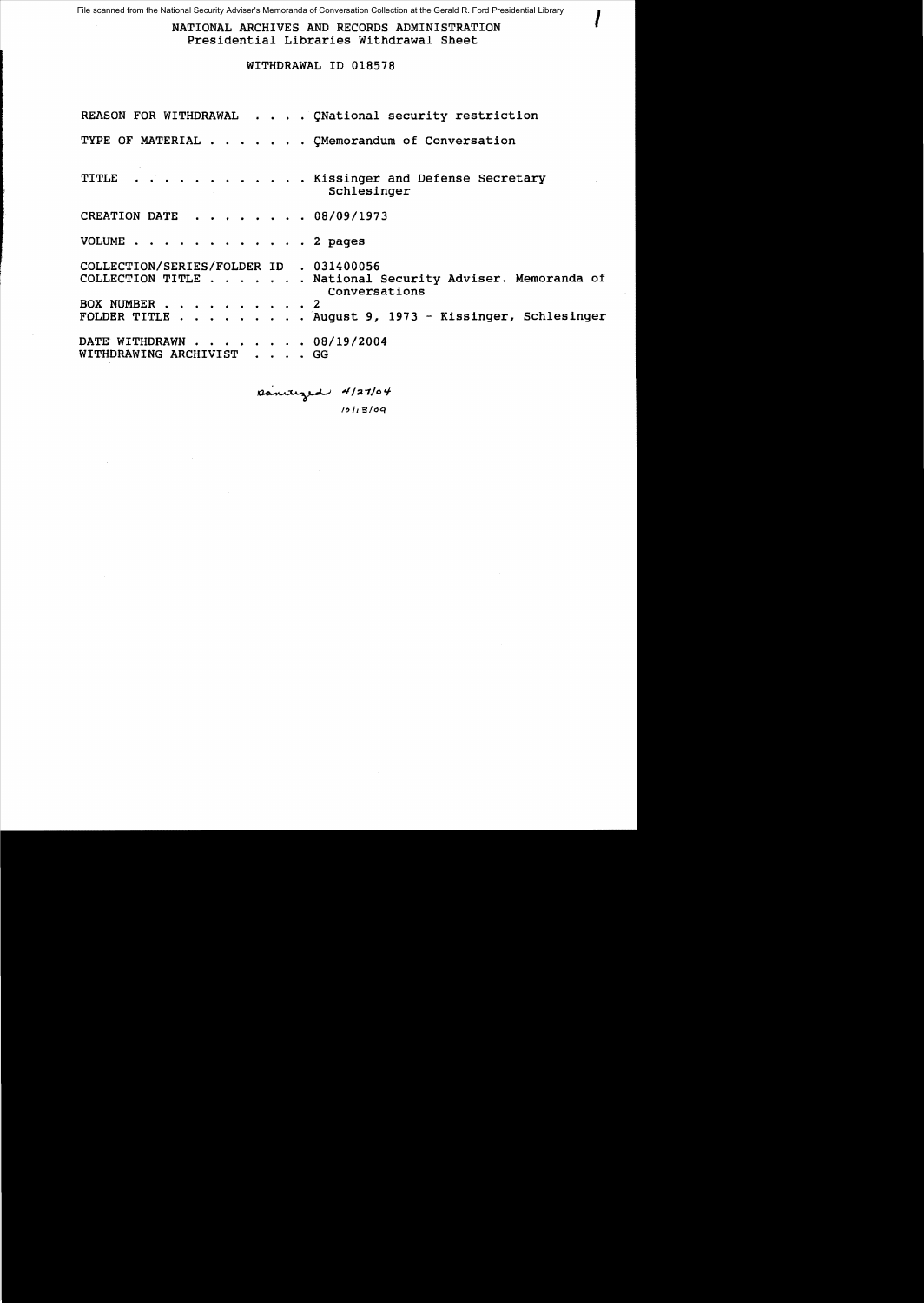|     |  | DECLASSIFIED in part-              |  |
|-----|--|------------------------------------|--|
|     |  | Authority MR Appeal NLF 04-06 #2 \ |  |
| By. |  | NARA, Date 10/13/09                |  |

THE WHITE HOUSE WASHINGTON

#### $S\to GRF$  / NODIS / XGDS

## MEMORANDUM OF CONVERSATION

P ARTICIPANTS:

MEMORANDUM

Dr. Henry A. Kissinger, Assistant to the President for National Security Affairs

CLASSIFIED BY Henry A. Kissinger

EXEMPTION CATEGORY  $5$  (B) (1, 3)

EXEMITT FROM GENERAL DECLASSIFICATION

AUTOMATICALLY DECLASSIFIED ON Imp. to det.

\_\_\_\_\_

Dr. James R. Schlesinger, Secretary of Defense Major General Brent Scowcroft, Deputy Assistant to the President for National Security Affairs

DATE AND TIME:

Thursday, August 9, 1973  $3:30$  p.m.

SUBJECT:

..

French Nuclear Discus sion

Kissinger: What we want is something which makes Galley drool but doesn't give him anything but something to study for a while. I will brutalize Galley. Is that doable? Lead them on without giving up anything we want to get a handle on them without knowing it.

The British are behaving shitty. If they know we have another option, they might buck up. The Brits helped draft the nuclear agreement and now won't help defend it.

[Told about the "instructed Danish representative" and the Brimelow brief to the: Nine. )

If they want to play this game, we don't want to use them to funnel information to the Nine.

Schlesinger: We have a British team here to talk about cooperation on Polaris matters. We can stop talking to them or move them out of the building.

SEGRET/NODIS/XGDS-<br>SCHEDULE OF EXECUTIVE ORDER 11652

I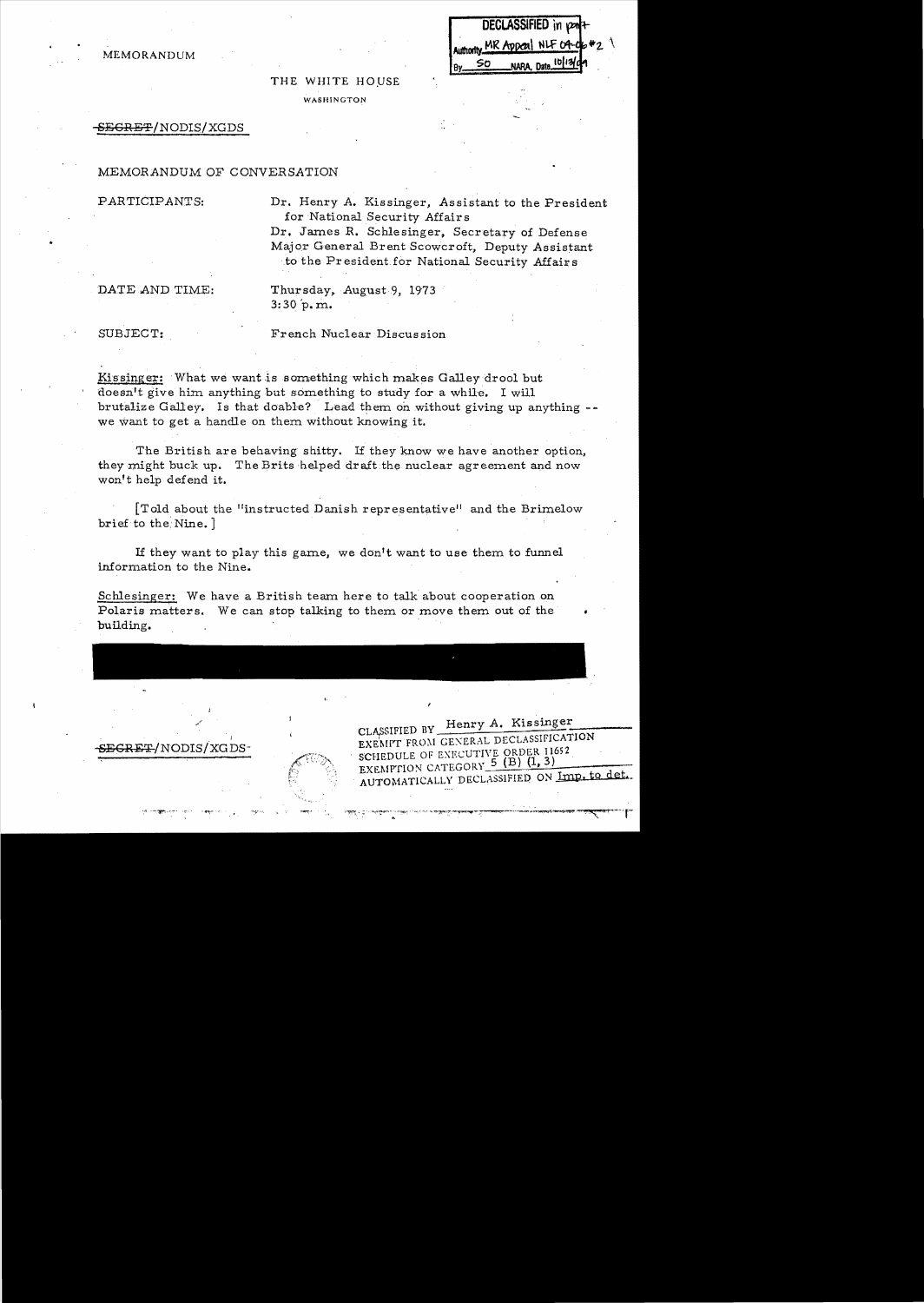#### $E_{\rm T}^{\rm T}$ /NODIS/XGDS  $-2$ -

Kissinger: Let's stop talking on Polaris, but don't move them out. Just tell them Polaris is complete, we have a new Secretary and **he's** reviewing policy and nothing is agreed on Poseidon.

Schlesinger: One thing which scares the British is a special relationship between the **U. S.** and the Germans.

Kissinger: And putting Britain and France on the same nuclear basis would get the point across.

Can Foster prepare a good briefing? We can talk about it at the end of the next week.

### **SEGR** E'F / NODIS/ XG DS

..